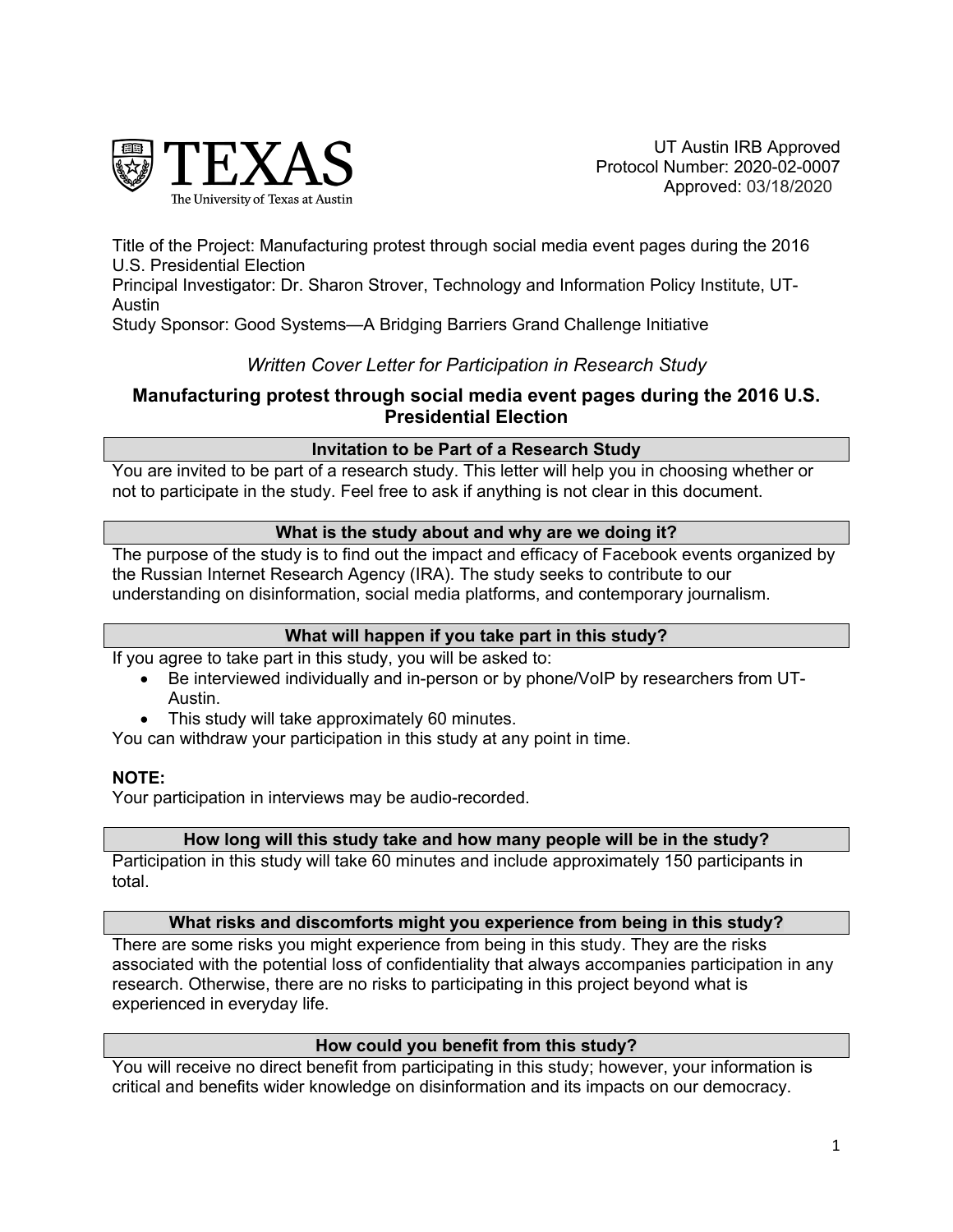### **What data will we collect from you?**

As part of this study we will collect

- Responses to closed and open-ended questions based on our interview guides
- Audio files for transcriptions from interviews.

## **How will we protect your information?**

We will protect your information by not reporting names in transcriptions or any subsequent publications stemming from this research unless you give us your explicit consent. Any other information that can directly identify you will be stored separately from the data collected as part of the project. All data will be stored securely in a locked location in accordance with UT regulations.

Information about you may be given to the following organizations:

- The study sponsor and/or representative of the sponsor
- Representatives of UT Austin and the UT Austin Institutional Review Board

We will share your data with other researchers for future research studies that may be similar to this study or may be very different. The data shared with other researchers will not include information that can directly identify you.

We plan to publish the results of this study. To protect your privacy, we will not include any information that could directly identify you.

### **What will happen to the information we collect about you after the study is over?**

We will keep your research data to use for future research but any identifying information will be deleted. Your name and other information that can directly identify you – if accidentally collected – will be deleted from the research data collected as part of the project.

### **How will we compensate you for being part of the study?**

You will not receive any type of payment for your participation.

### **Your Participation in this Study is Voluntary**

It is totally up to you to decide to be in this research study. Participating in this study is voluntary. Your decision to participate will not affect your relationship with The University of Texas at Austin, the School of Journalism and Media, or the Technology and Information Policy Institute. You will not lose any benefits or rights you already had if you decide not to participate. Even if you decide to be part of the study now, you may change your mind and stop at any time. You do not have to answer any questions you do not want to answer.

If you decide to withdraw before this study is completed, we will delete your data and will not use it for analyses going forward.

### **Contact Information for the Study Team and Questions about the Research**

If you have any questions about this research, you may contact:

Dr. Sharon Strover Phone: 512-471-6652